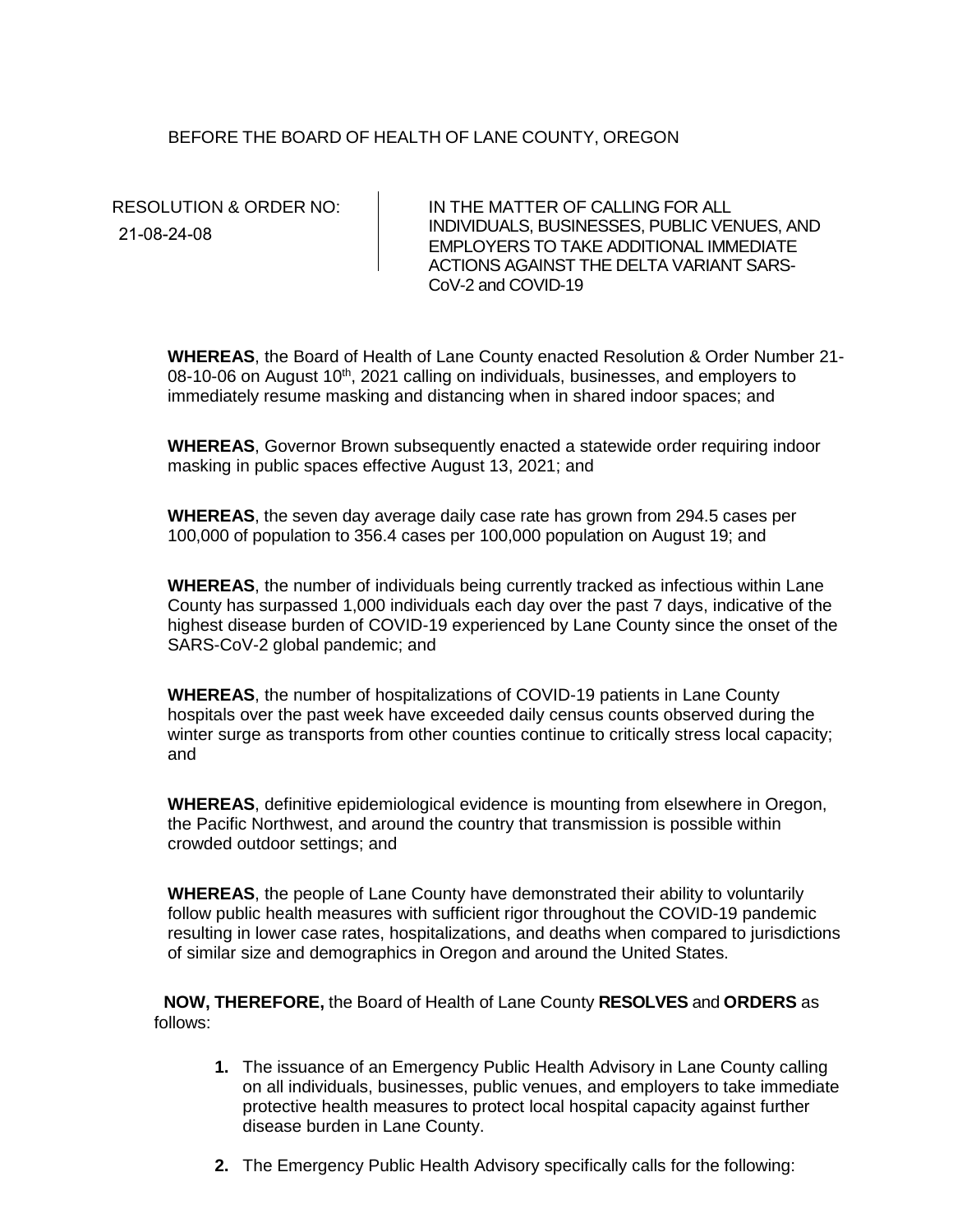- a. For individuals, regardless of vaccination status, to:
	- i. Wear masks in indoor spaces with other individuals outside of your immediate household;
	- ii. Wear masks in outdoor spaces when maintaining six feet of distance is not possible from other individuals outside of your immediate household;
	- iii. Carry masks and hand sanitizer with you when leaving home and wash your hands as often as possible;
	- iv. Avoid crowded public spaces, whether indoors or outdoors, regardless of vaccination status;
	- v. Avoid unnecessary business or leisure travel;
	- vi. Respect personal space and maintain at least six feet of distance from others;
	- vii. Limit activities that could lead to injuries requiring hospital care;
	- viii. If you are an unvaccinated adult, stay home and avoid public interactions as much as possible;
	- ix. Get vaccinated as soon as possible for those who haven't yet done so.
- b. For Businesses, to:
	- i. Ensure indoor masking consistent with previous LCPH advisories and Governor Brown's statewide indoor masking order;
	- ii. Ensure outdoor masking for those older than five years of age (two and older if tolerated) - regardless of vaccination status when in outdoor public spaces in which six feet of distance cannot be consistently maintained;
	- iii. Limit capacity to facilitate social distancing, particularly when customers will be eating and drinking without masks;
	- iv. Prominently post signage to remind customers to observe COVID-19 safe practices;
	- v. Prominently post signage about the vaccination status of your business and staff.
- c. For Public Venue Owners, Operators, and Permitting Authorities, to:
	- i. While peer-reviewed evidence of outdoor transmission risks associated with the Delta Variant of SARS-CoV-2 is incomplete, we believe that the safest strategy is to avoid public events greater than 200 people indoors and outdoors for at least the next two weeks. We strongly recommend postponing events until a later date when transmission risk is reduced;
	- ii. If it is not possible to postpone an event, we recommend taking the following steps to limit transmission risk associated with large events:
		- 1. Require indoor and outdoor masking, regardless of vaccination status;
		- 2. Consider requiring proof of vaccination or a negative laboratory test for entry;